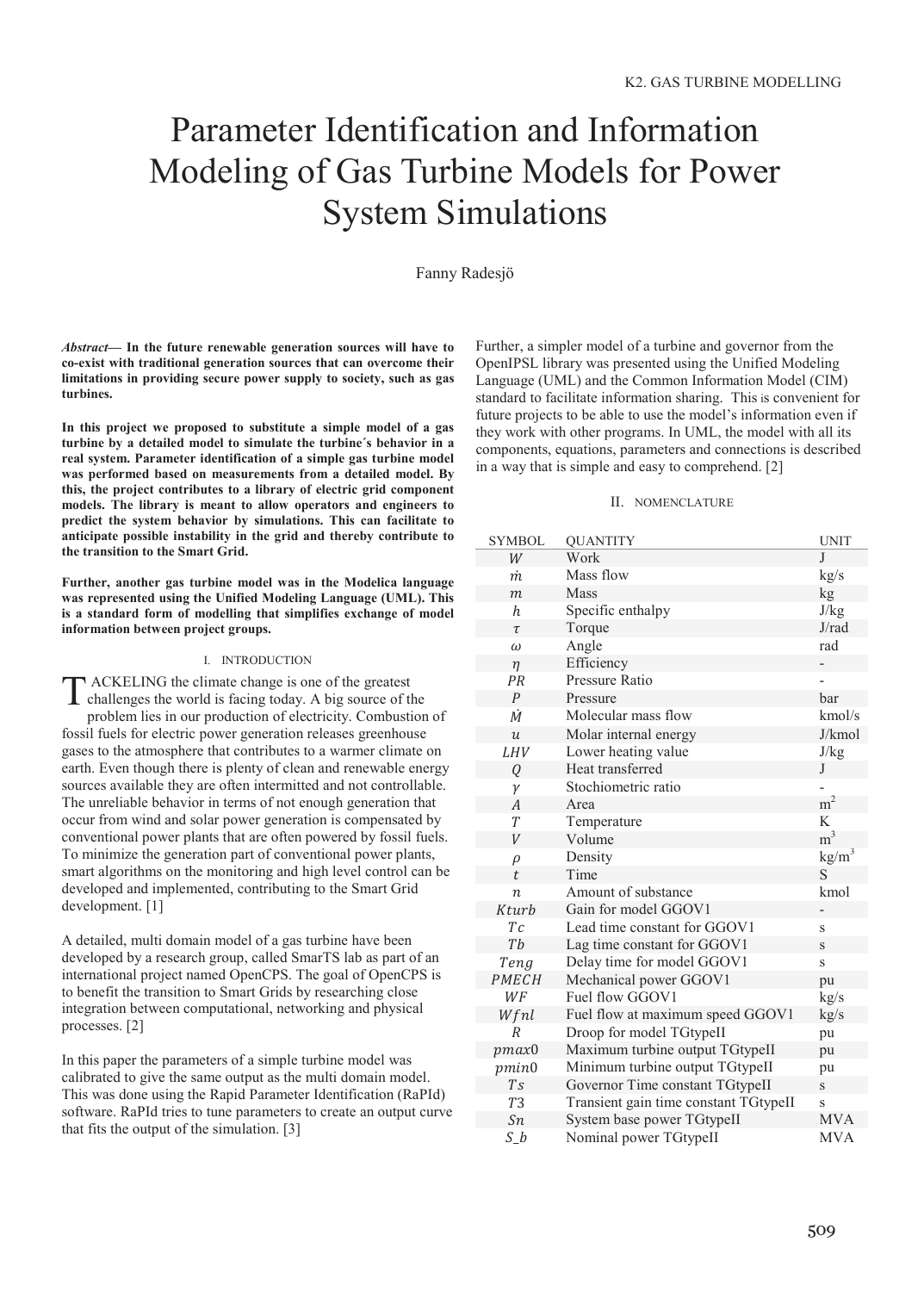#### III. GAS TURBINE WORKING PRINCIPLE

A gas turbine consists of at least three main parts. These are the compressor the combustion chamber and the turbine. The operation of a gas turbine can be described by the thermodynamic cycle called the Brayton cycle. (Figure 1) [4]



Figure 1 Ideal Brayton cycle (solid) and actual Brayton Cycle (dashed)

Air from the surrounding enters the compressor through an inlet at state 1. (Figure 1) An ideal compressor is said to follow an isentropic process. This means the entropy remains constant though other properties change. Energy must be added to the process for the compression to take place. Around 50% of the energy generated by the cycle is usually used to drive the compressor. The remaining 50% powers the load. In electricity production applications the load is a generator.[4]

The compressed air continues to enter the combustion chamber where both temperature and entropy are increased by adding heat. The heat is generated by combusting fuel gas mixed with air. This process is isobaric which means it is done under constant pressure. [4]

After the combustion, the flue gases enter the turbine at state 3. An isentropic expansion decreases both pressure and temperature. The difference in energy between state 3 and 4 results in a torque in the shaft which powers both the compressor and load. At the end of the cycle the warm exhausts are released to the surrounding and new air enters the compressor. [4]

In an actual gas power plant the cycle is not ideal. (Figure 1) The expansion and compression processes are not isentropic and there are pressure losses in process 2-3 and 4-1. All losses are usually compiled to an efficiency parameter  $(\eta)$ . [4]

#### IV. MULTI DOMAIN GAS TURBINE MODEL

The detailed gas turbine model is built in Modelica using blocks and models from the ThermoPower library included in Open Modelica (The Model is made by Miguel Aguilera). [5]

The model is multi domain, meaning it combines equations describing mechanical, thermodynamic and chemical behaviors. (Figure 2) By giving the model inputs of fuel flow entering the combustion chamber and air mass flow entering the compressor, it simulates the processes in the plant resulting in mechanical power as a rotation of the shaft. Medium packages from the ThermoPower library are used to describe the thermodynamic states of the air and fuel entering the system.



Figure 2 Model structure for gas turbine plant model

#### *A. Compressor*

Rotation of the shaft and the thermodynamic state of outside air are inputs of the compressor component. The compressor model consists of a combination of equations and look up tables. The equations describe the conservation of energy through the process (Equation 1), the ratio between the pressure before and after the compression (Equation 2) and the compressor efficiency (Equation 3).

$$
W_c = \dot{m}_a \cdot (h_2 - h_1) = \tau \cdot \omega \cdot \eta_{mech} \tag{1}
$$

$$
PR_c = \frac{P_2}{P_1} \tag{2}
$$

$$
\eta_c = \frac{h'_2 - h_1}{h_2 - h_1} \tag{3}
$$

Look up tables are used to describe the two characteristic equations that define the compressor performance map. The first equation relates the flow number (*phic*) to the pressure ratio (*PR*) and referred speed, and the second relates the efficiency (*eta*) to the flow number and referred speed. After introducing one additional variable, *beta*, three look up tables can be obtained (*tablePhic*, *tablePR* and *tableEta).* The values of referred flow, pressure ratio and efficiency can be determined by inspecting a given beta value and referred speed. [6]

#### *B. Combustion chamber*

݀൫ܯሶ

The thermodynamic processes in the combustion chamber is described by Equation 4 to 7, together with the balanced chemical reaction. Equation 4 describes conservation of mass, Equation 5 conservation of energy and Equation 6 the heat transfer from the chamber walls to the gas. The assumptions are made that there are no meaningful pressure losses, the heat transfer is constant and that the chamber is isolated from the outside. These assumptions influence both Equation 5 and 6.

$$
V_{cc}\frac{d\rho}{dt} = \dot{m}_{air} + \dot{m}_{fuel} - \dot{m}_{flue}
$$
 (4)

$$
\frac{d(\dot{M}_{cc}u_{cc})}{dt} = \dot{m}_{air}h_{air} + \dot{m}_{fuel}LHV - \dot{m}_{flue}h_{flue} - Q
$$
(5)  

$$
Q = \gamma \cdot A \cdot (T_{wall} - T_{gas})
$$
(6)

The stochiometric ratio ( $\gamma$ ) for Equation 6 is defined by Equation 7 and are dependent on the balanced chemical equation of the combustion.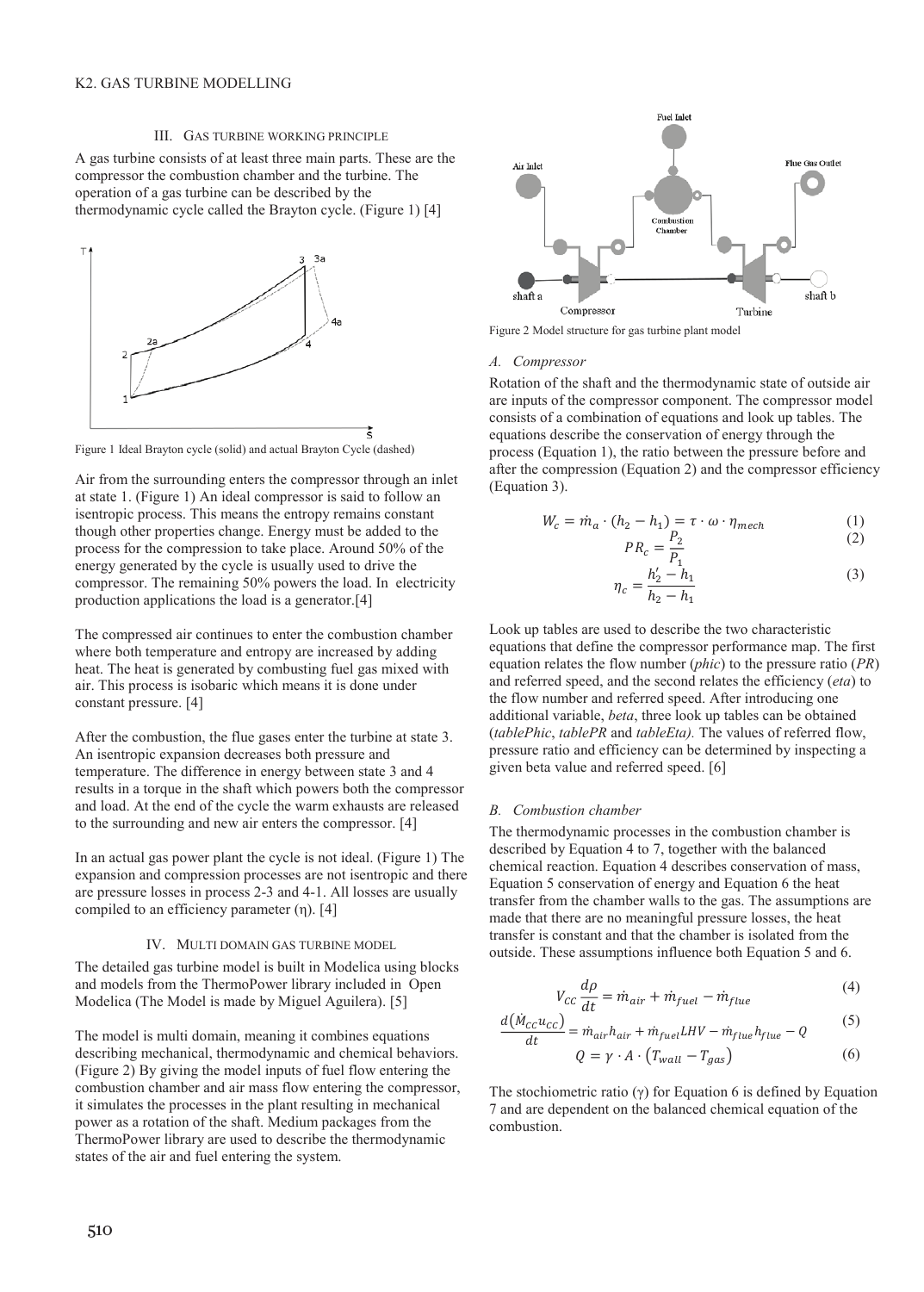$$
\lambda = \frac{m_{air}}{m_{fuel}} = \frac{n_{air}}{n_{fuel}} \tag{7}
$$

## *C. Turbine*

The turbine model is similar to the compressor model. It is described by Equation 8 to 10. Equation 8 describes the conservation of energy throughout the process, Equation 9 defines the pressure ratio and Equation 10 defines the turbine efficiency.

$$
\dot{W}_T = \dot{m}(h_4 - h_3) \cdot \eta_{mech} = \tau_T \cdot \omega \tag{8}
$$

$$
PR_T = \frac{P_3}{P_4}
$$
(9)  

$$
\eta_T = \frac{h_2 - h_3}{h_2 - h'_3}
$$
(10)

Same as the compressor, the turbine model uses look up tables representing characteristic equations relating mass flow, pressure ratio, referred speed and efficiency.

## V. PARAMETER IDENTIFICATION USING RAPID

Assuming the mechanical power output from the detailed gas turbine model is the same as generated by a real turbine, an accurate gas turbine model for simulations was created. The parameters for a turbine and governor model named GGOV1 was adapted to give it the same output curve as the detailed gas turbine model. A table of mechanical power measurements in time domain was created. A step function was used for fuel flow input during the measuring. The same step function was set as the input for GGOV1 in Modelica before the it was exported as a FMI-file (Functional Mock-up Interface). By giving this model to the parameter identification software called RaPId it is possible to access both the FMI-file and the measurements. Using RaPId, values of defined parameters were optimized to give GGOV1 the same output as the detailed model for the same input. [3]

#### *A. GGOV1*

GGOV1 is a general turbine-governor model. In this project, only the turbine part is of interest since it is supposed to be able to replace the multi domain model in simulations. [7]

The model output is mechanical power (*PMECH*) and input fuel flow (*WF*). In the first step of the block diagram the fuel flow is compared to the fuel flow for maximum speed, expressed as a constant. Four parameters affect the model behavior, the delay time (*Teng*), the gain (*Kturb*) and the lead and lag time constants for the lead-lag-compensator (*Tc, Tb*). *Tc* and *Tb* are named T1 and T2 in Figure 3. [7]

In steady-state the mechanical power are given by Equation 11. Wfnl are equal to the constant fuel flow for maximum speed. [7]

$$
P_{MECH} = Kturb * (WF - Wfnl) \tag{11}
$$

The other blocks in Figure 3 models how the turbine reacts to changes in the input signal. The parameter *Teng* is usually set to zero for gas turbine models and the lead-lag function used to represent the lags for the gas turbine to react to changes. This block can be only a lead function by setting *Tb* to zero or only a lag function by setting *Tc* to zero. [7]



Figure 3 Block diagram of GGOV1 turbine model

A lead function has short rise time and more overshoot than a lag function that tends to give a slower response and generate a constant error. (Figure 4) [8]



Figure 4 Input step (solid), lag function response (long dashes), lead response (short dashes)

#### *B. Experiment set-up*

GGOV1 has four parameters, Kturb, Tb, Tc and Teng. Observing the detailed model output curve, (Figure 6) it can be predicted that Teng and Tb should be set to zero. The mechanical power begins to increase at the time of the step without delay which indicated Teng should be zero and the shape of the curve is more similar to a lag response than a lead response which makes Tc equal to zero a qualified guess. (Figure 5) This means there are only two parameters to identify, Kturb and Tb. The span for Kturb was set as 1 to 2 and the start value 1.5. The span for Tb was set to 0.01 to 10 and start value 0.1. The spans were decided based on data given by power producers. If there is lack of fitness between the outputs of the two models, the spans can be changed to see if the result would improve.



Figure 5 Output curve for the detailed gas turbine model

RaPId was used to identify the parameters given the names, spans and start values of the parameters to identify, FMI-file of GGOV1, and measurements from the detailed model. The RaPId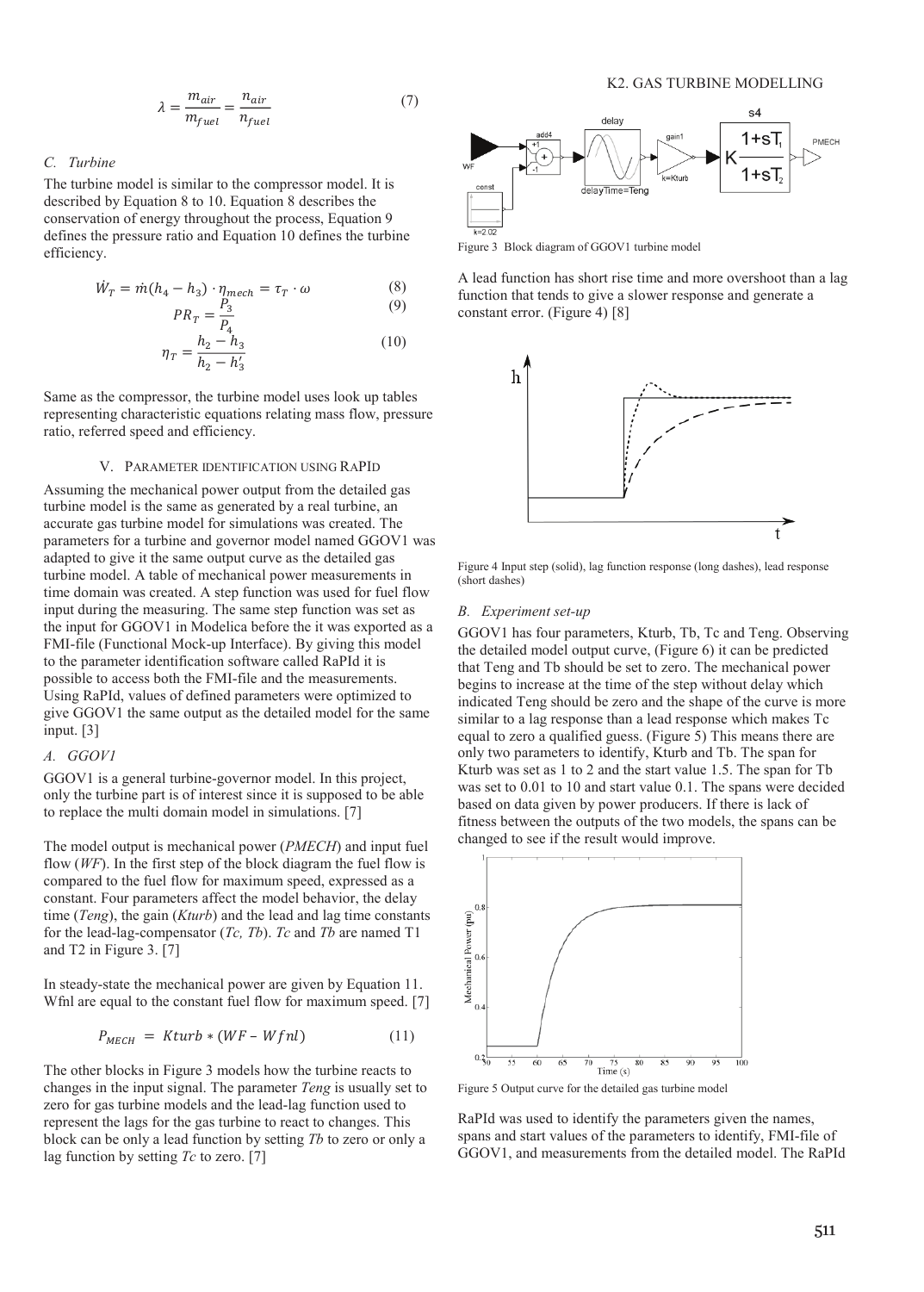#### K2. GAS TURBINE MODELLING

toolbox includes different methods for optimization. The choice of method is important since it affects both the identified parameter precision and computation time. To prevent the computation time from getting long when the algorithm diverges a maximum number of iterations was defined.[9] A decision was made to set this value to 1000.

Nevertheless, the methods included in RaPId are of different kind, each serves the same purpose. The program strives to adjust the output curve to minimize ta fitness value. This value is calculated by Equation 12.[9]

$$
fitness = \frac{1}{M} \sum_{i}^{M} \left( \frac{y_i - y_{detail}}{y_i} \right)^2 \tag{12}
$$

Four different methods were used for the adjustment. The methods were particle swarm optimization (pso), Nelder-Mead simplex method (nm), particle filter (pf) and naive. [10-13]

Particle swarm optimization (pso) starts by releasing a number of "particles" in random locations. The location of a particle represents values of the parameters and is thereby connected to a specific fitness value. Thereafter all particles are given a random velocity. In every iteration, the particles move according to their velocity. If the location of the particle after the transportation has a better fitness than before, the particle remembers its velocity for next iteration. The iterations continue until all particles are stationary in local optimums. The optimal particle location is then chosen from these. [10]

Like the pso method, the particle filter method uses random located particles. In this method particles are given a weight according to their fitness value. A particle with better fitness has a higher weight than a particle with worse. In the end of each iteration the particles are resampled with a higher density around the location of particles with high weight. This continues until all particles are gathered around the same location.[13]

The Nelder-Mead method generates n+1 points corresponding to a possible combination of parameter values, where n is the number of parameters to be identified. If n=2 the points together form a triangle. The point with the worst fitness is identified and substituted with another point. For every iteration, a new triangle with another shape and smaller area is formed. This eventually results in an optimal solution. [11] The Naive method is more straightforward but lack efficiency compared to the others. A longer runtime is expected for this method.[12]

Further some of the methods were combined. This means that after the program had ran using one method the start values were changed to the result generated before the program was restarted using a new method. Some methods are more dependent on start values than others and it can thereby be beneficial to let an efficient method generate good starting values before running these algorithms.

# *C. Results*

The values for the parameters, the fitness and runtime for each method and combination of methods are given by Table 1.

Table 1 Results using different solving methods

| Method    | Solution        | Fitness   | Time     |
|-----------|-----------------|-----------|----------|
|           | (Kturb : Tb)    |           |          |
| Nm        | 1.1742:0.1084   | 0.0319    | 8.4930   |
| pso       | 1.4120:6.1927   | 0.0039    | 2.8287   |
| $Pso+nm$  | 1.5916:4.7299   | 0.0085    | 3.6431   |
|           | 1.4124:3.9653   | 6.3386e-7 | 19.8735  |
| pf        | 1.4981 : 6.6128 | 0.0036    | 2.6317   |
| $Pf+nm$   | 1.4981 : 6.6128 | 0.0036    | 2.6317   |
|           | 1.4124 : 3.9276 | 6.3386e-7 | 16.6718  |
| Naive     | 1.4072 : 3.9276 | 4.3995e-6 | 100.1424 |
| Pso+naive | 1.4120:6.1927   | 0.0039    | 2.8287   |
|           | 1.4140 : 3.9759 | 9.6690e-7 | 101.7683 |

Plots for some of the adjusted curves are visible in Figure 6 to 9.









Figure 8Particle swarm optimization and Nelder-Mead combined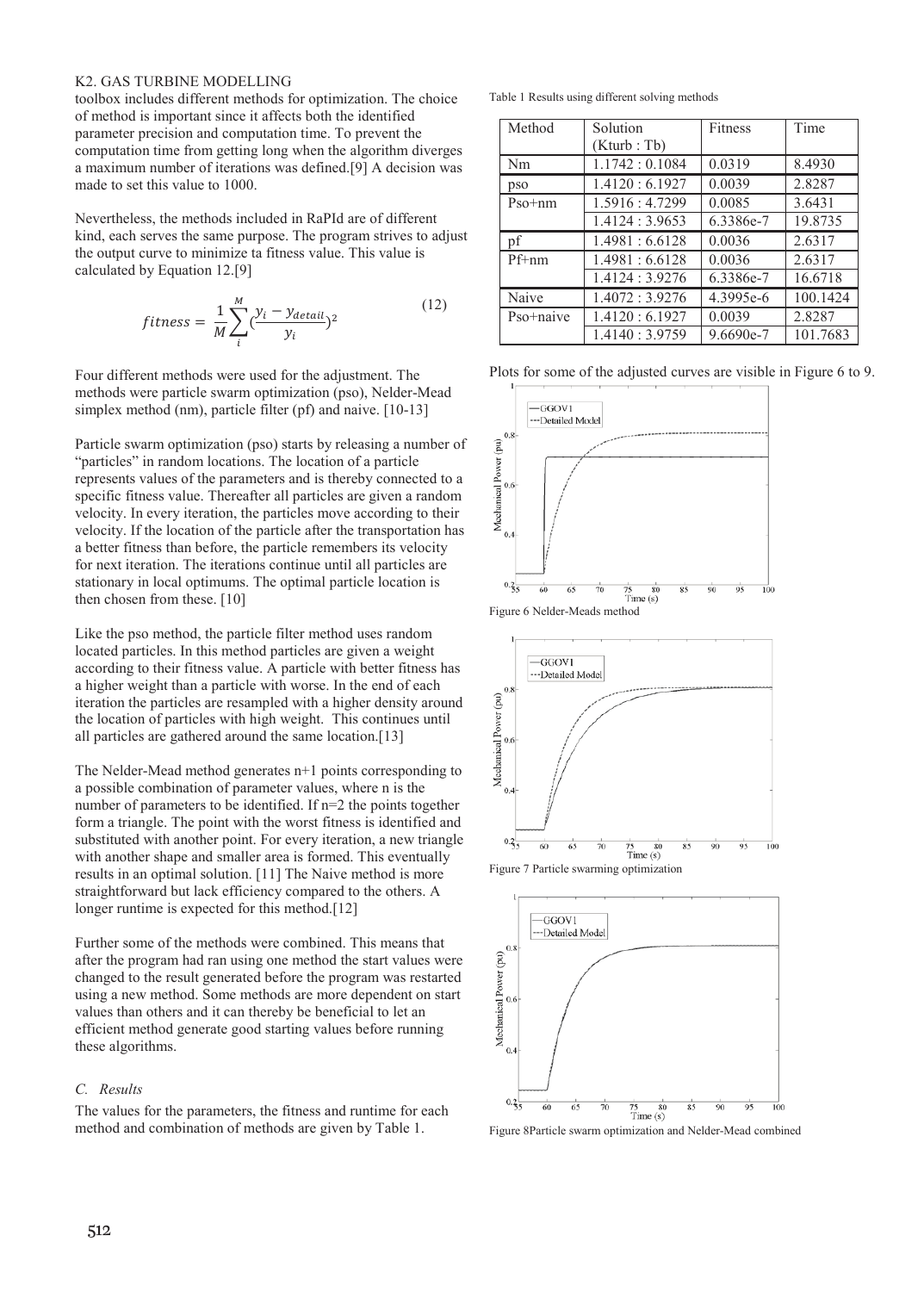

Figure 9 Naive method

The two parameter identification methods pso+nm and pf+nm gave the same results and equal fitness. Nm by itself results in a poor fitness of 0.0319. This indicates that the method relies heavily on the start value. By using another method to generate start values with better fitness a good result could be found.

The fitness achieved by the best methods are close to zero. This means the error received by using the adjusted GGOV1 model instead of the detailed model most likely is insignificant compared to error between the detailed model and reality.

#### VI. CIM/UML FOR MODEL EXCHANGE

In this part of the project reverse engineering was used to express a Modelica model of a simple gas turbine, TGtypeII, connected to a generator and grid in Unified model language (UML) using the Common Information Model (CIM). A UML defines datatypes and names of components and attributes together with relationships between components. The CIM semantics then describe the characteristics of electrical and non-electrical equipment that can be found in electrical networks according to a standard. However, the CIM only models parameters for the equipment. The implementation of the mathematical behavior is specific for the model we want to describe, therefore a mapping between CIM and Modelica is required to complete the description of the models.

In this work TGtypeII and a generator model, OrderVI, have been studied and implemented, with the Modelica language, according the CIM semantics specifications.[2] (Figure 10) [14]



Figure 10 TGtypeII connected to generator OrderVI and grid

#### K2. GAS TURBINE MODELLING

#### *A. TGtypeII*

TGtypeII is the simplest gas turbine and governor model in the OpenIPSL library. [14] Figure 11 illustrates the composition of the model as a block diagram.



Figure 11 Block diagram of TGtypeII

The output mechanical power is calculated by a transfer function and an upper and lower limit. The inputs given are speed  $(\omega)$ referred speed ( $\omega_{ref}$ ) and start mechanical power ( $p_m^0$ ). (Equation 13,14,15,16,17,18) [14]

$$
Ro = R * \frac{S_b}{Sn} \tag{13}
$$

$$
pmax = pmax0 * \frac{Sn}{S_b}
$$
 (14)

$$
pmin = pmin0 * \frac{Sn}{S_b}
$$
\n(15)

$$
\dot{x}_g = \left(\frac{1}{Ro}\left(1 - \frac{T_1}{T_2}\right)\left(\omega_{ref} - \omega\right) - x_g\right) / T_2\tag{16}
$$

$$
p_m^* = x_g + \frac{1}{R_o} \frac{T_1}{T_2} \left( \omega_{ref} - \omega \right) + p_m^0 \tag{17}
$$

$$
p_m = \begin{cases} p_m^* & \text{if } p^{min} \le p_m^* \le p^{max} \\ p^{max} & \text{if } p_m^* > p^{max} \\ p^{min} & \text{if } p_m^* < p^{min} \end{cases} \tag{18}
$$

This model contains 7 parameters that are described in Table 2.

Table 2 Parameters for TGtypeII

| Parameter name | Description                      |
|----------------|----------------------------------|
| R              | $Drop$ $(pu)$                    |
| pmax0          | Maximum turbine output (pu)      |
| pmin0          | Minimum turbine output (pu)      |
| <b>Ts</b>      | Governor Time constant (s)       |
| T3             | Transient gain time constant (s) |
| Sn             | System base power (MVA)          |
| S b            | Nominal power (MVA)              |

#### *B. Method*

All components showed in Figure 11 were not completely defined within the CIM, thus, a revision of the implementation of those models from OpenIPSL library and the CIM naming convention was the first step for designing the UML classes for those components. The parameters for the models were compared to the parameters in standard CIM models of similar components to find representatives with the same function. It was not necessary to do this identification process for the lines, loads and fault components because CIM standard models for these components already exist. Table 1 shows the original parameters of the TGtypeII and their equivalent CIM parameters. Table 2 shows the same for the OrderVI.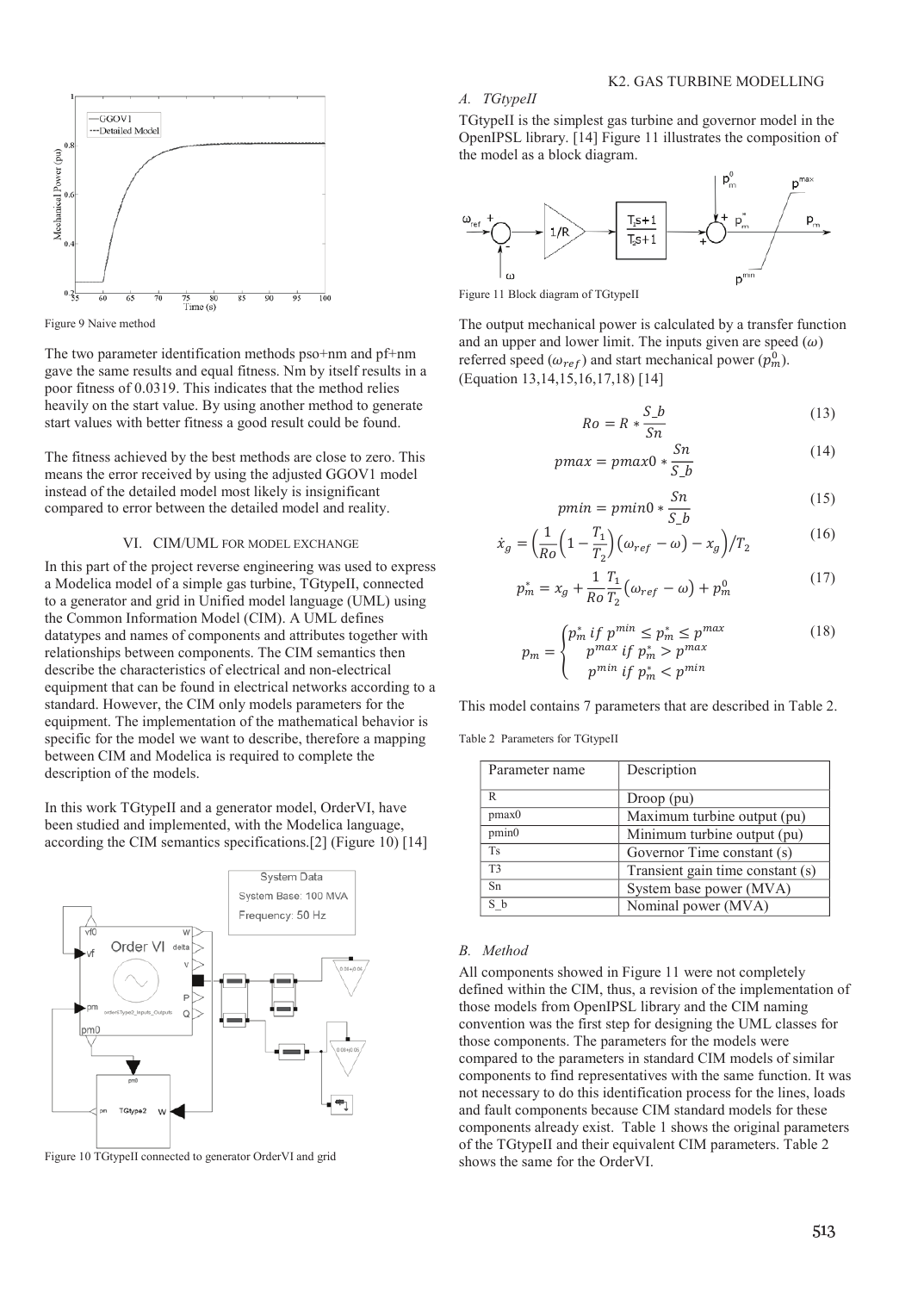# K2. GAS TURBINE MODELLING

Table 3 Parameters and corresponding standard for TGtypeII

| Parameter         | Initial        | Standard         | Standard  |
|-------------------|----------------|------------------|-----------|
| name              | value          | model            | parameter |
|                   |                |                  | name      |
| R                 | 0.2            | GovGAST          |           |
| pmax0             |                | GovGAST          | vmax      |
| pmin <sub>0</sub> |                | GovGAST          | vmin      |
| <b>Ts</b>         | 0 <sub>1</sub> | GovGAST          |           |
| T <sub>3</sub>    | $-0.1$         | GovGAST          | t٤        |
| Sn                | 20             | GovGAST          | mwbase    |
|                   | 100            | <b>BasePower</b> | basepower |

Table 4 Parameters and corresponding standard for OrderVI

| Parameter<br>name | Initial<br>value | Standard model                          | Standard<br>parameter<br>name |
|-------------------|------------------|-----------------------------------------|-------------------------------|
| xd                | 1.9              | SynchronousMachineTimeConstantReactance | xDirectSync                   |
| xq                | 1.7              | SynchronousMachineTimeConstantReactance | xQuadSync                     |
| xq1               | 0.5              | SynchronousMachineTimeConstantReactance | xQuadTrans                    |
| xd2               | 0.204            | SynchronousMachineTimeConstantReactance | xDirectSubtr<br>ans           |
| xq2               | 0 <sub>3</sub>   | SynchronousMachineTimeConstantReactance | xQuadSubtr<br>ans             |
| Td10              | 8                | SynchronousMachineTimeConstantReactance | tpd0                          |
| Tq10              | 0.04             | SynchronousMachineTimeConstantReactance | tpq0                          |
| Td20              | 0.04             | SynchronousMachineTimeConstantReactance | tppd0                         |
| Td20              | 0.02             | SynchronousMachineTimeConstantReactance | tppq0                         |
| Taa               | $2e-3$           | RotatingMachineDynamics                 | statorLeacka<br>geReactance   |

This information was then converted to map files that link the information model from the CIM definition of the components with their mathematical model implemented from the OpenIPSL models. This solution solves the problem of initialization of the Modelica models, resulting in complete models for the power system components studied in this work.

The last step was to model the relationships between the components in UML. This was done using the Papyrus UML modelling tool.

## *C. Results*

The complete UML model is visible in Appendix A and the map files combining the CIM semantics and Modelica models can be found in Appendix B. Together these give all information needed to recreate the model. The mathematical equations are given by the Modelica model, the parameter names and initial values by CIM and connections between components by the UML model.

Using a standard to describe a model is convenient when comparing it to other models. By giving parameters with the same function in both models the same name and same initial value they become more comparable. The benefits of using UML are that it is simple and easy to comprehend. This facilitates for other engineers to use the model.

# VII. CONCLUSION AND FUTURE WORK

An accurate gas turbine model for dynamic simulations was created to be part of a component model library. The purpose of the library is to allow operators and engineers to predict system behaviors by simulation and thereby facilitate the development of the electrical grid towards a Smart Grid. The model was created by adjusting the parameters of a simple general turbine model to give the same output as a detailed, multi domain gas turbine model. Several different methods were used for this optimization. The best result was achieved by combining particle swarm optimization or particle filtering with Nelder-Meads method which results in a fitness of 6.3386 e-7. The values of the parameters in this case were Teng = 0, Tc = 0, Tb = 3,9653 or 3,9276, and Kturb =  $1,4124$ .

An interesting project for the future could be to investigate if these parameters gives a good fitness to measured values if another input signal is used. It could be tested if GGOV1 with the adjusted values for Tb and Kturb is an acceptable replacement for the detailed gas turbine model if the input is e.g. a ramp.

In the second part of the project a UML/CIM representation of a simple gas turbine model was created. The reason was for the model to be expressed in a standard language which makes it easy to comprehend and use in future projects. When working with problems concerning many parties, as global warming and our future energy supply, it is important to be able to share results to avoid for several people to do the exact same work. The UML representation and the CIM-Modelica map files are visible in Appendix A and Appendix B.

# VIII. ACKNOWLEGEMENTS

The author would sincerely like to thank Tetiana Bogodorova for contributing with support and guidance during this project. Without you this would not have been possible. Further I would also like to thank Luigi Vanfretti, Francisco Gomez, Miguel Aguilera and the rest of the SmarTS lab group for all your help and support.

## IX. REFERENCES

- [1] J. Ekanayake, *et al.*, *The Smart Grid*, John Wiley & Sons, United Kingdom, pp. 1-15: 2017.
- [2] *CIM/UML and Modelica Electrical Power System Models and Tooling for MST Testing and Demonstration*, ITEA3, 2016.
- [3] L. Vanfretti, M. Baudette, A. Amazouz *et al.*, "RaPId: A modular and extensible toolbox for parameter estimation of Modelica and FMI compliant models," *SoftwareX,* vol. 5, pp. 144-149, 2016.
- [4] A. M. Y. Razak, "2 Thermodynamics of gas turbine cycles," *Industrial Gas Turbines*, pp. 13-59: Woodhead Publishing, 2007.
- $[5]$  (2017, may). ThermoPower https://build.openmodelica.org/Documentation/ThermoPower.html.
- [6] P. Walsh, *Gas Turbine Performance*, 2nd ed., Hoboken: Wiley, 2008. [7] P. Pourbeik, "Dynamic models for turbine-governors in power system
- studies," *IEEE Task Force on Turbine-Governor Modeling*, 2013.
- [8] T. Glad, and L. Ljung, *Reglerteknik*, 4th ed. Lund, Sweden Studentlitteratur, pp. 93 - 116, 2015
- [9] T. Bogodorova, L. Vanfretti, and K. Turitsyn, "Bayesian Parameter Estimation of Power System Primary Frequency Controls under Modeling Uncertainties," in IFAC-PapersOnLine : pp. 461-465, 2015
- [10] X. Deng, "System Identification Based on Particle Swarm Optimization Algorithm," in Computational Intelligence and Security, Beijing, pp. 259-263, 2009
- [11] J. C. Lagarias, J. A. Reeds, M. H. Wright *et al.*, "Convergence Properties of the Nelder-- Mead Simplex Method in Low